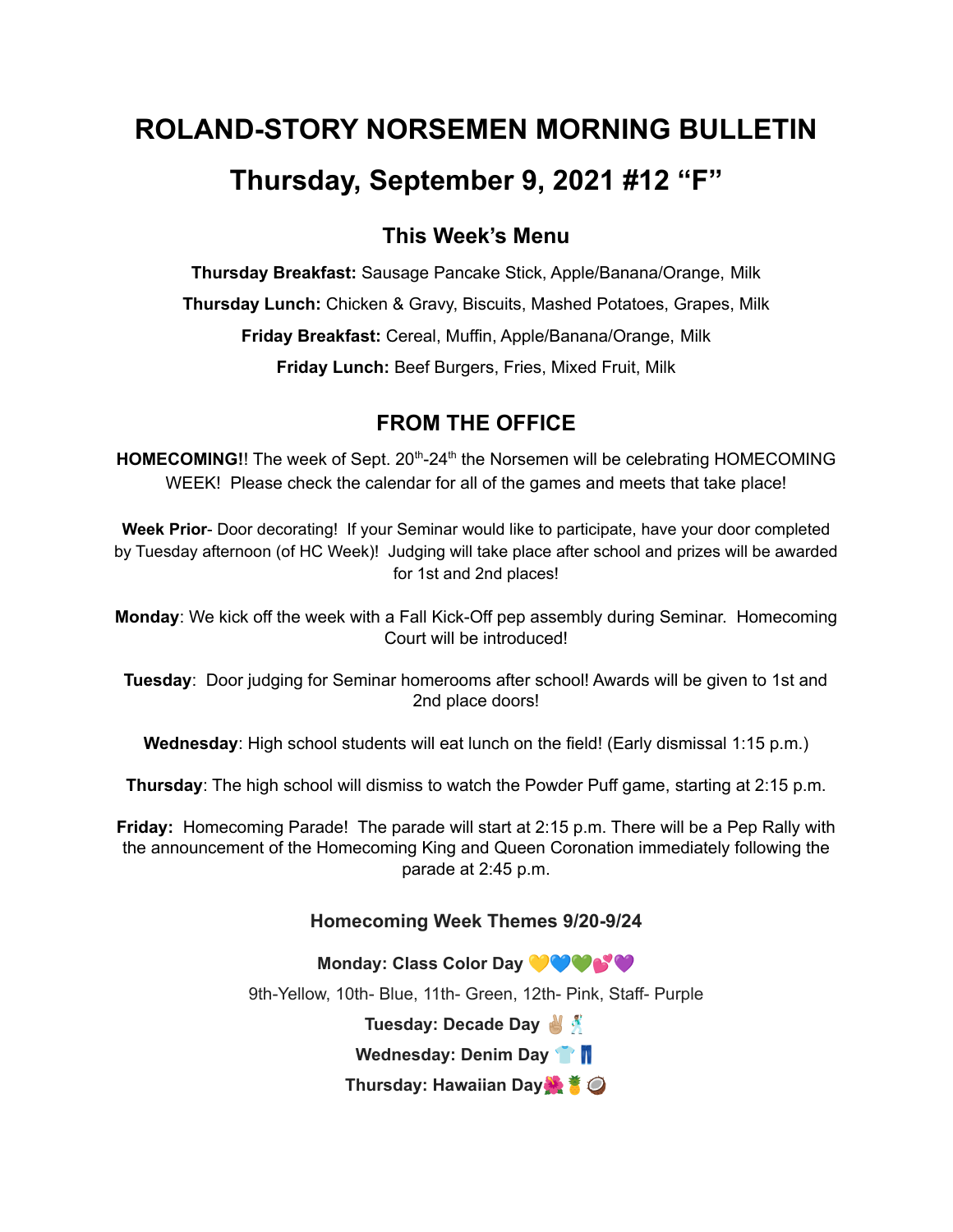

**Do you want to be a BIG BUDDY for our elementary students and teachers?** Please use this link to sign up. The deadline is Friday, September 10th for signing up.

#### [Click](https://docs.google.com/forms/d/e/1FAIpQLSdnBOSS22yKxjrGxKALRfMidQdbVCa4CbkF2FpWLlV-1YgPew/viewform?usp=sf_) here

**Calling all Norse:** Key Club membership forms are available in Mrs. Lettow's room (103). We are a national volunteer organization dedicated to serving our school and community. Forms and dues should be turned in by September 14th at our first meeting. Talk to one of our officers for more details: Emma Schnurstein, Carly Halstead, Emilia Broich and Samantha Sanderson.

## **From the Counselor's Office: [COUNSELOR'S](https://docs.google.com/document/d/1vmwczNPbDzXe9vFaG5LJMQ7NYDv-i4oQJHybqA65TUc/edit?usp=sharing) FOLDER**

#### **PSAT/NMSQT**

Who: 10th and 11th-grade students

Sign up deadline: September 10 @Counselor's office

Testing Date: Wednesday, October 13th, 8:00-11:30 a.m.

Testing Location: Local churches (Quiet)

Required assessment: No, this is not required; Tied to scholarship eligibility

About the PSAT/NMSQT: [Click](https://collegereadiness.collegeboard.org/psat-nmsqt-psat-10/inside-the-test) here

Make checks payable to Roland-Story CSD

#### Cost: \$18

**Military Opt Out Form for Juniors and Seniors:** This allows us to legally refuse to give the military contact information about your student if you sign this form. Please return the signed form by September 13th to the guidance office.

## **ATHLETIC ACTIVITIES FOR THE WEEK**